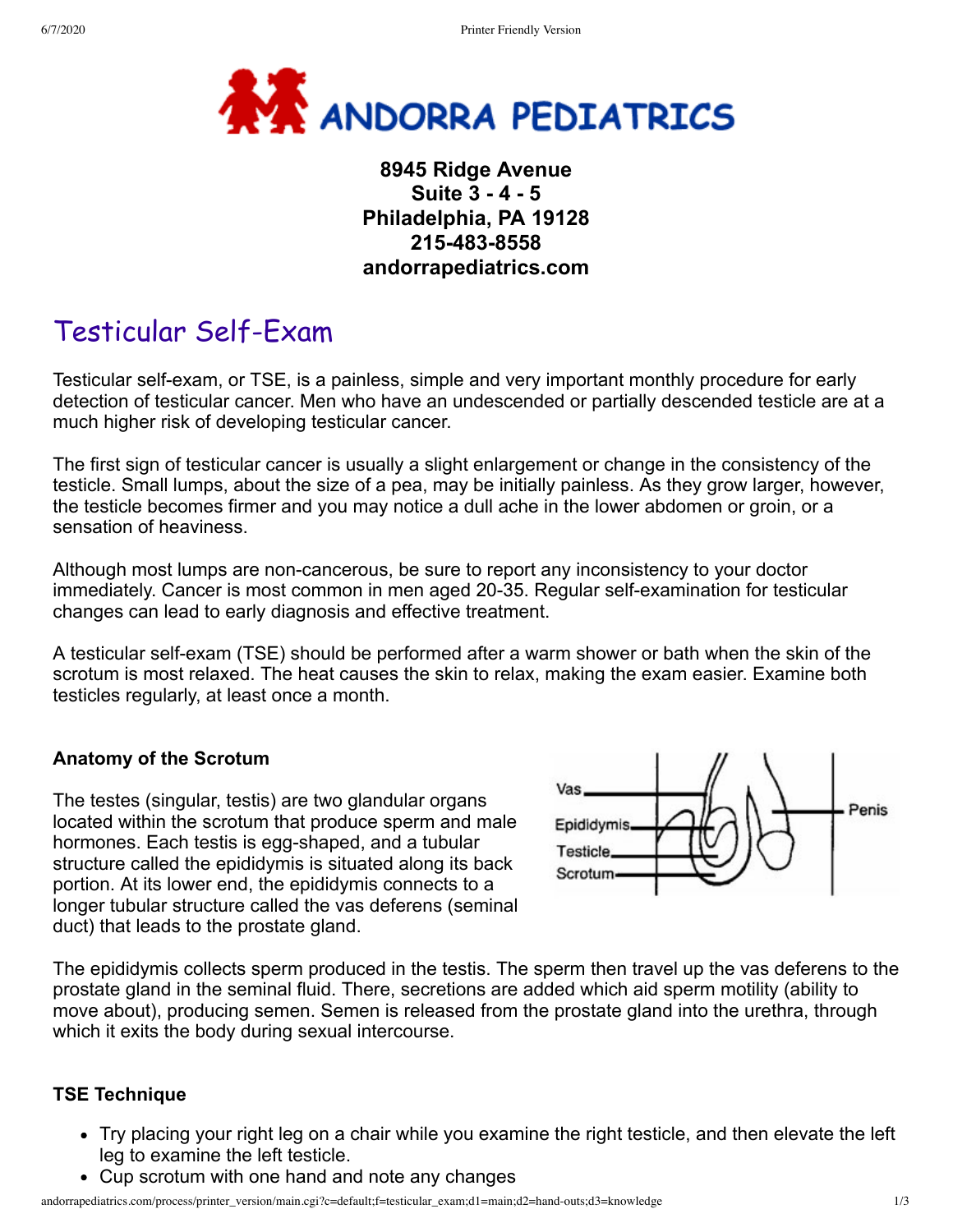- Check each testicle one at a time
- Gently roll testicle between your fingers and thumb



#### **Testicles**

- Normal testicles are smooth and spongy.
- One testicle may be larger than the other
- Left testicle may lie lower than right
- Testicle is normally oval shaped
- Testicle should be firm, smooth, and rubbery

#### **Epididymis**

- Examine the epididymis, the sperm-carrying tube that runs up from your epididymis.
- It is a rope-like structure on the top and back of the testicle.
- Learn to feel the normal ropelike, tubular feel of the epididymis.
- The epididymis should be soft and mobile.
- This structure should not be confused with a lump, which is usually a firm area on the front or side of the testicle.

#### **Vas deferens**

- Examine the vas deferens (spermatic cord), which is next to the epididymis.
- The vas normally feels like a firm, movable smooth tube.

#### **Call your doctor if you:**

- If there is any new enlargement of one of the testes.
- If you have a heavy sensation in testicles or groin.
- If you develop a dull ache in lower abdomen or groin.
- If you are unsure that you have found a lump.
- If you have any questions or concerns.